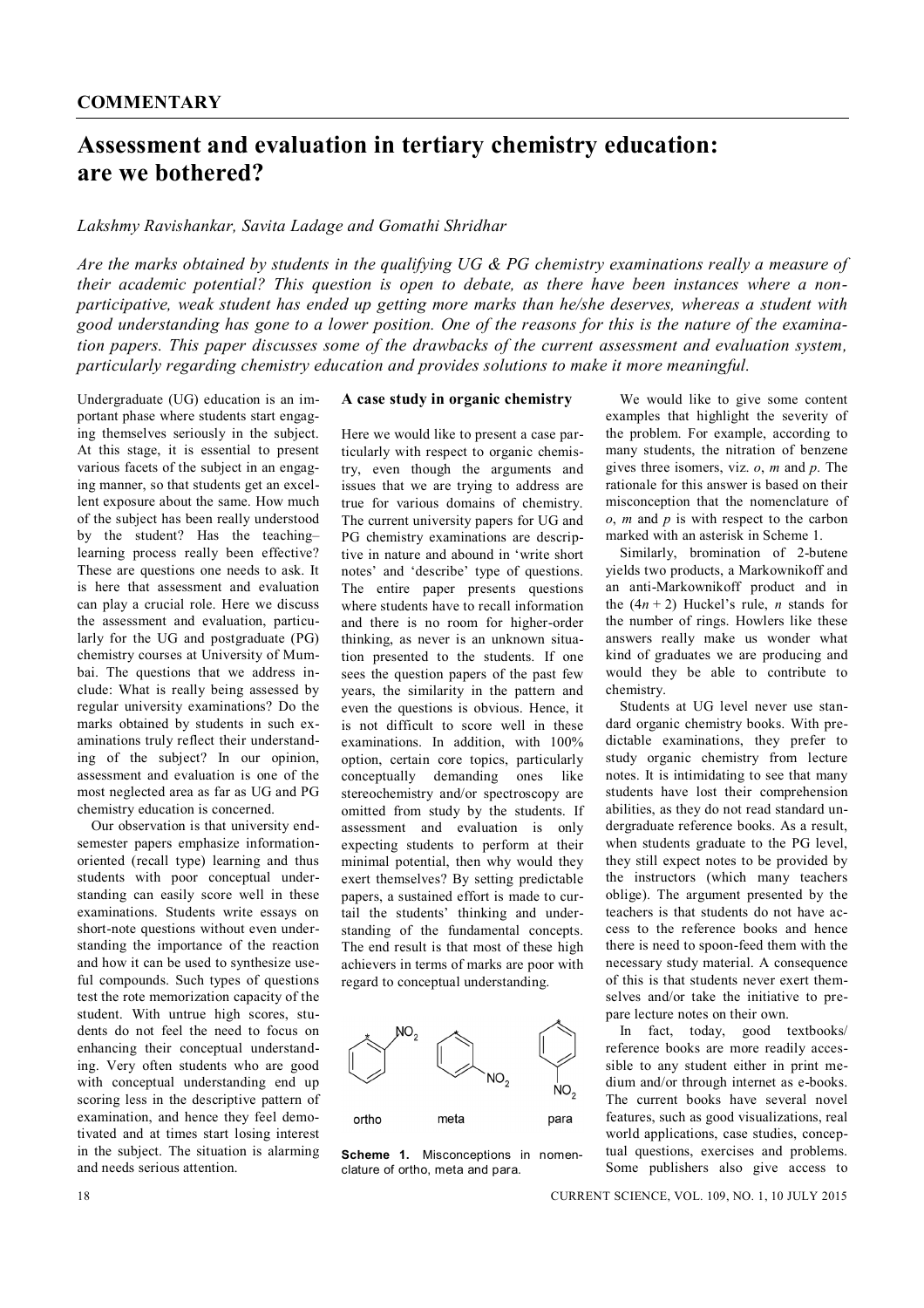on-line test banks without incurring any additional expense. Referring and reading to such textbooks is an essential skill that needs to be developed by students. In our opinion, this is one of the most essential changes needed at UG level. Reading and studying from good/ reference books will help students comprehend the concepts better. Solving endof-chapter problems from these books will further enhance their problemsolving skills, build their confidence and develop a liking for the subject.

The three years of UG chemistry education needs to be harnessed as much as possible to generate ample opportunities for meaningful learning and understanding of chemistry. In fact, various proactive efforts, e.g. lectures by eminent chemists, open discussions with practising chemistry researchers/Ph D students, visits to advanced chemistry laboratories in leading scientific institutions/chemical industries, problem-solving, peer tutoring are needed so that students start perceiving chemistry as an exciting and happening science rather than a boring and monotonous one. Assessment and evaluation need to be equally vibrant and must challenge the students in some way or another. It is an integral part of the whole process and should take centre stage. Unless the desired changes are made in assessment and evaluation, any suggestions with respect to classroom teaching and learning will be futile and often will not be paid attention to.

Let us now look at laboratory courses and their assessment. The cook-book recipes for conducting laboratory tasks fail to generate opportunities for learning. Thus, often students do not understand the purpose of a given laboratory task and what is the learning outcome after doing the given task. The evaluation often presents standardized experiments/situations to students and perhaps what is being assessed is competency in the skills needed to perform wet laboratory experiments. As an end result, students are lost when it comes to doing simple tests independently. For example, detection of chemical type or functional group of a given organic compound or type of a binary organic mixture is a challenge for many students without reference to a handbook. Similarly, in estimation of organic (and inorganic) compounds, writing and balancing equations (particularly redox-type), calculations of normality and preparation of

standard solutions appear difficult. Is it impossible to present such situations as part of regular laboratory course and allocate marks for the planning and execution of experiments? In our opinion, such changes are feasible and will not need more money or time.

The sanction for introducing PG courses in colleges has resulted in the programme being run on an unaided basis in many colleges. As a consequence, there is an increase in the number of PG seats. There is no entrance examination for admission to the PG programme in the University of Mumbai; it is purely on the basis of marks obtained in their UG examinations. Thus, anyone who applies is likely to secure admission in some college or the other. The end result is there is an annual churn out of many Master's graduates who lack the necessary knowledge and skills.

With the introduction of the creditbased system at the PG level in the University of Mumbai, internal assessment has become important with 40% weightage given to the same. The method of evaluating the students is by seminar presentation on a topic of their choice, related to the relevant paper. So in each semester a student has to make four presentations, and thus 16 presentations over a period of two years. The idea of introducing the seminars was to encourage students to do some additional reading and gain knowledge. On the contrary we observe that most of the times the presentations are directly lifted from the internet or copy-pasted from internet resources. Basic questions being asked on the seminar topic are often met with silent responses or fumbling answers. In fact, in our opinion, doing the same in a workshop mode and as group activity (cooperative learning and peer interactions) will help and benefit students in various ways. Critical reflection and discussion on advance topics, asking and answering questions, and thus internalizing the topic is essential for the students. The peer interaction and cooperative learning can be used effectively for the same.

Most of the colleges have an average of 10 students in each branch of chemical (physical/organic/inorganic and analytical). The number of colleges offering specialization in organic and analytical chemistry is more compared to the other two branches. Giving projects to all students so that they get a flavour of research is often not feasible due to lack of instrumental/infrastructure facilities at the local colleges. In our opinion, projects need to be seen as an opportunity to develop a feel about processes in experimental work such as reading, formulating a hypothesis, planning experiments, understanding variables in given experiments, etc. Such projects can be planned and are also doable at colleges that lack infrastructure<sup>1</sup>.

## **Looking at some tangible solutions**

Concerted efforts from every stakeholder of the university system are essential to raise standards so that our students are in demand in the industry and academia. It is obvious that the evaluation system needs revolutionary reforms. While the credit system may have been genuinely reformist, its hurried implementation has left the teachers angry and baffled. A huge systemic change of this magnitude requires discussion, invitation of suggestions and training; a process that requires at least a year or two. Unfortunately such effort has not been undertaken by the universities/Boards of Study in the different subjects. In its present form the credit system can only cater to small groups of students. Let us modify the system with inputs from all sections so that it fulfils the intended purpose.

We strongly feel the refresher courses should be used as a constructive forum for discussions of changes that universities want to implement. During such courses, along with content sessions, pedagogical sessions involving serious discussions and reflections on the changes that are being introduced need to be included. Such a forum can be used effectively to study different aspects of assessment (and other equivalent issues) and feasible changes that need to be introduced. Teachers can participate in workshops which involve a critical analysis of (i) different assessment and evaluation tools/modes, (ii) various types of question papers from other universities in India and abroad, and (iii) laboratory courses in different universities and their assessment. Such efforts will not only educate teachers (at least the motivated ones), but also force them to reflect upon the questions to be set for assessment and evaluation in a meaningful manner. Coopting teachers in such discussions and considering their feedback